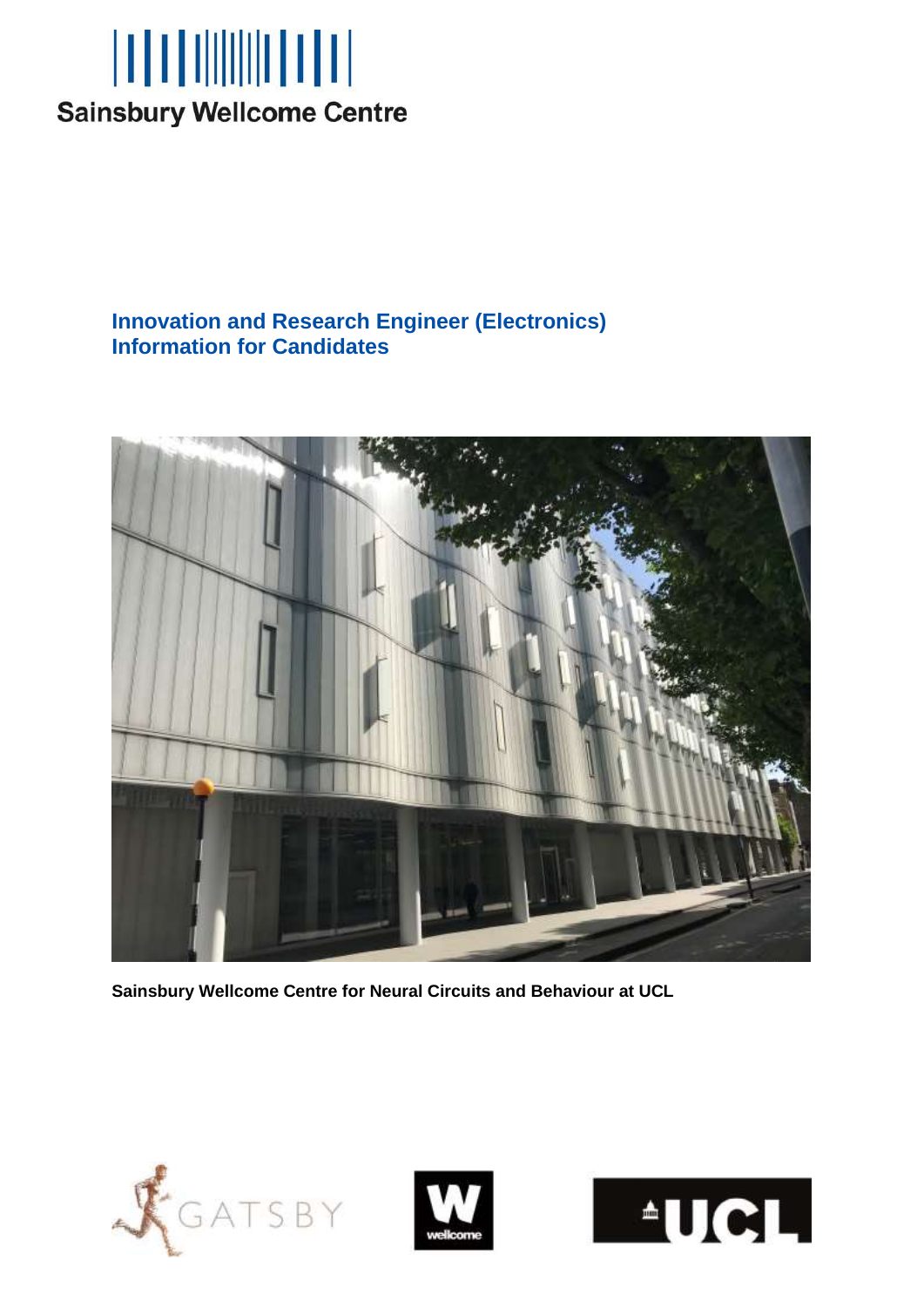# **CONTENTS**

# **ALLANDRIN (1)**<br>Sainsbury Wellcome Centre

<span id="page-1-0"></span>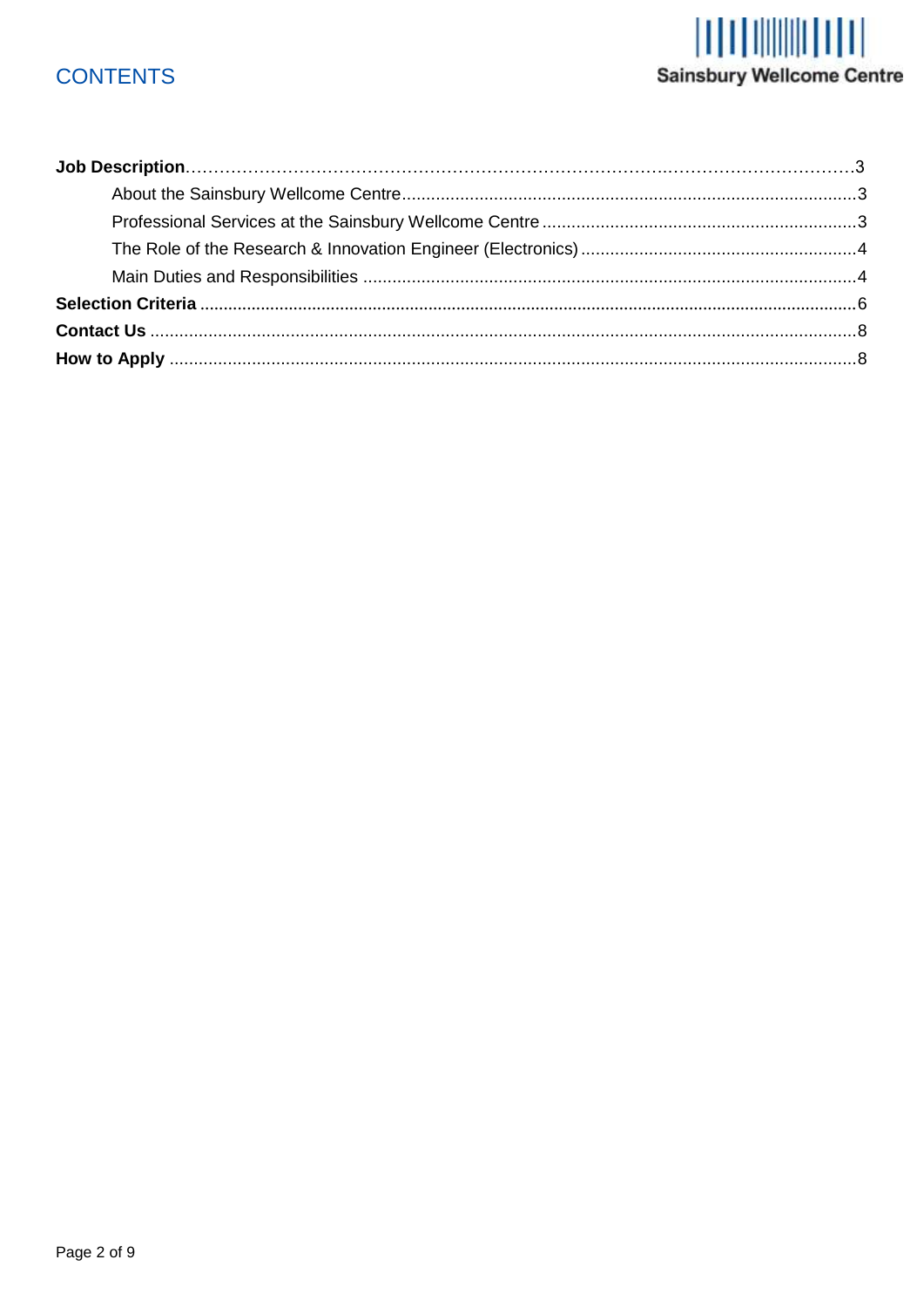## JOB DESCRIPTION

| <b>Vacancy Reference:</b> | 1885375                                                  |
|---------------------------|----------------------------------------------------------|
| <b>Job Title:</b>         | Innovation and Research Engineer (Electronics)           |
| <b>Department:</b>        | Sainsbury Wellcome Centre                                |
| <b>Salary:</b>            | £45,610-£53,757 per annum inclusive of London Allowance. |
| Grade:                    | 8                                                        |
| Hours:                    | 36.5 per week (full-time, 1.00 FTE)                      |
| <b>Reports to:</b>        | Innovation and Research FabLab Manager                   |
| <b>Available until:</b>   | 31 October 2025 in the first instance                    |

#### <span id="page-2-0"></span>**About the Sainsbury Wellcome Centre**

The [Sainsbury Wellcome Centre](http://www.sainsburywellcome.org/) (SWC) brings together world-leading scientists to investigate how brain circuits process information to generate perception, form memories and guide behaviour. Developed through the vision and partnership of the Gatsby Charitable Foundation and Wellcome, and with substantial investment from these partners, the mission of the SWC is to generate experimentally testable theories of brain function.

The Centre comprises 12 highly interdisciplinary experimental research groups accommodated in a new, purpose-designed building, offering an outstanding and unparalleled research environment. SWC scientists use a broad spectrum of the latest advances in molecular and cellular biology, imaging, electrophysiology and behavioural techniques and enjoy state-of-the-art research laboratories, cutting-edge scientific equipment, technologically-advanced prototyping and fabrication laboratories and custom in-house high-performance computing facilities.

SWC is part of the [UCL School of Life and Medical](https://www.ucl.ac.uk/school-life-medical-sciences/about-ucl-school-life-and-medical-sciences.)  [Sciences](https://www.ucl.ac.uk/school-life-medical-sciences/about-ucl-school-life-and-medical-sciences.) (SLMS). SLMS brings together four UCL Faculties to create one of the largest and most prestigious aggregations of academics in biomedical, life and population health sciences worldwide. The School has a global reputation for teaching, informed by cutting-edge research. SWC is most closely linked with the Faculties of Brain Science and Life Sciences, and is aligned administratively with Life Sciences. The Faculty of

Life Sciences leadership team works closely with the SWC leadership to support and enable their mission and facilitate research excellence.

I TI DININ TITI

**Sainsbury Wellcome Centre** 

Further details about UCL can be found at [www.ucl.ac.uk.](http://www.ucl.ac.uk/)

#### <span id="page-2-1"></span>**Professional Services at the Sainsbury Wellcome Centre**

SWC has a specialist and experienced professional services team. It is structured to efficiently support research activity and deliver effective management and operational leadership of the SWC.

SWC prides itself on offering a high quality administrative, technical and operational support function, and fully supports the professional development and progression of its staff, actively encouraging colleagues to learn new skills and broaden their experience. The SWC is supported in this aim by UCL's Organisational Development [team](https://www.ucl.ac.uk/human-resources/learning-and-development) who run a wide range of training programmes for all staff types and grades.

#### **Work Environment**

SWC offers staff an award-winning work environment in the heart of Fitzrovia with an onsite brasserie, access to lockers and changing facilities, secure bicycle storage, and access to pleasant outdoor spaces. The Centre also offers the full range of [UCL staff benefits,](https://www.ucl.ac.uk/human-resources/pay-and-staff-benefits) including a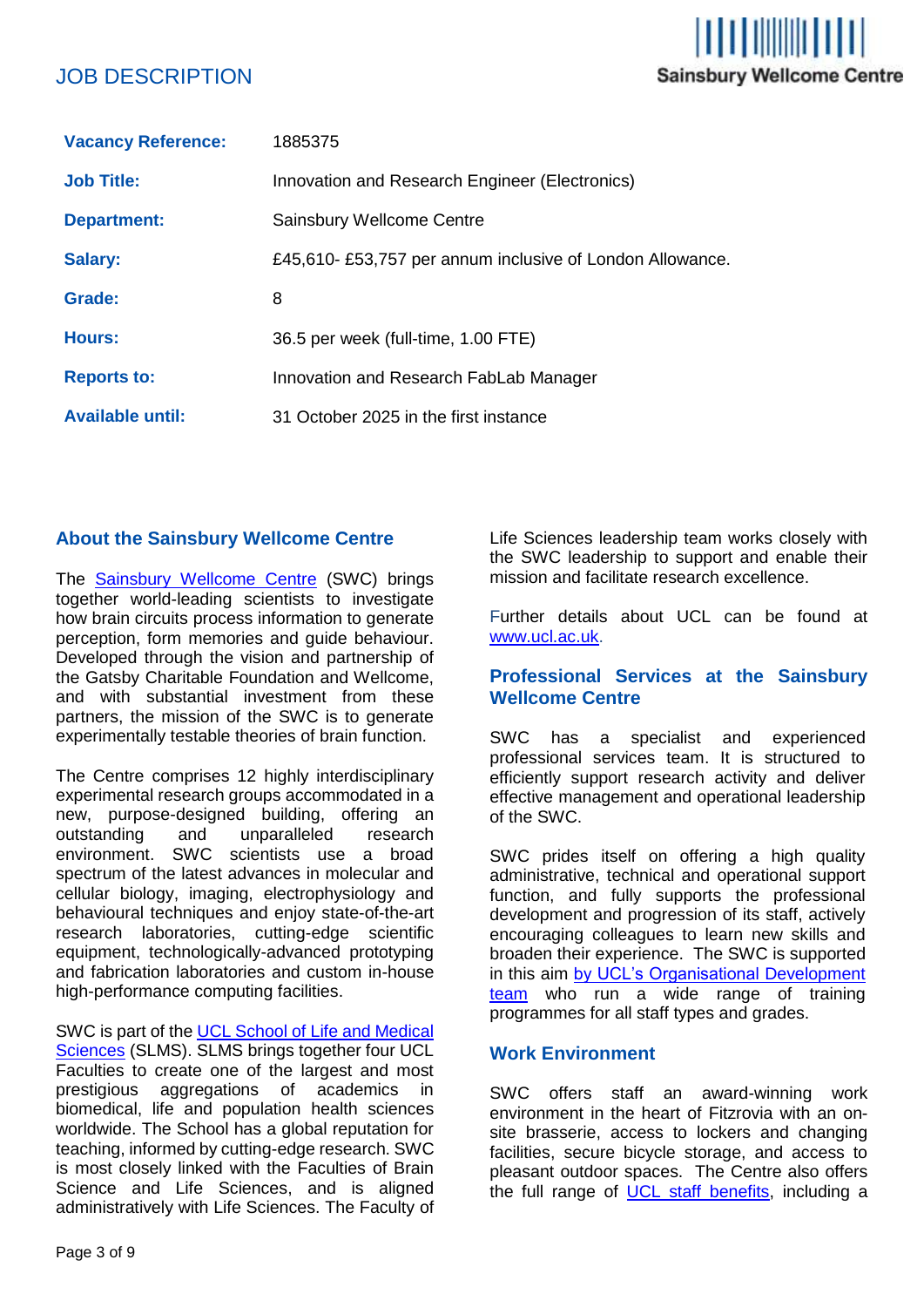## JOB DESCRIPTION

# **I TANIHI DA Sainsbury Wellcome Centre**

generous annual leave entitlement, occupational pension schemes, excellent family-friendly policies such as occupational shared parental pay, a worklife balance policy, and a range of financial benefits such as a season ticket loan scheme and staff discounts.

#### <span id="page-3-0"></span>**The Role of the Innovation and Research Engineer (Electronics)**

The Innovation and Research Engineer (Electronics) performs highly skilled work through design, development, manufacture, assembly and validation of analogue and digital electronics. Working with the broader innovation and research team, the role holder supports and accelerates innovative scientific research through the design, development, and deployment of new research instruments.

The role holder must be able to work in an agile methodology to continuously design and produce prototypes to test scientific concepts while working towards the final deployment in the laboratory. They must be able to work within an agile team environment, applying modern design tools and innovative development processes. The nature of the role requires considerable practical capability, design ingenuity, multi-disciplinary awareness and creativity.

The role holder will be responsible for the use and maintenance of the groups in-house PCB prototyping facility. As such, they will assist engineers and scientists with their electronics needs ranging from advice to manufacturing prototype electronic circuits.

This post is funded until 31 October 2025 in the first instance.

#### <span id="page-3-1"></span>**Main Duties and Responsibilities**

- Participates in the complete development lifecycle of experimental scientific equipment, from concept and design through to implementation, validation and deployment in the laboratory.
- Participates in discussion with scientists, fellow engineers and other collaborators of complex and diverse assignments.
- Applying a highly inventive mind-set to propose new ideas and concepts to solve often varying scientific technical requirements.
- Applying an innovative skill-set to implement new ideas (both own and from others) creating a tangible impact towards novel scientific research.
- Application of ECAD design tools for schematic capture, simulation and printed circuit layout. (Altium Designer).
- Development of real-time embedded<br>microcontroller firmware applications microcontroller (STM32CubeIDE).
- Integration of analogue and digital electronics, microcontrollers, sensors and actuators to form complex modular systems.
- Manufacture of low-volume electronic prototypes and assemblies using state-of-theart prototyping equipment.
- Rework of electronic assemblies using stateof-the-art rework equipment.
- Use of hand tools for assembly of electronic circuits and fabrication of conceptual devices and prototypes.
- Precision assembly and validation of multidisciplinary systems.
- Documentation of project information.
- Training scientists in the methods and safe-use of a separate MakerSpace facility integral to the centre.
- Supporting scientists' electronic needs as required.
- Maintaining the in-house PCB prototyping facility, procuring stock and ensuring a safe work environment.

The above description is not exhaustive and the post-holder will be required to undertake any other duties as may reasonably be requested within the scope, spirit and purpose of the post. Job descriptions are reviewed on a regular basis including at the annual appraisal. As duties and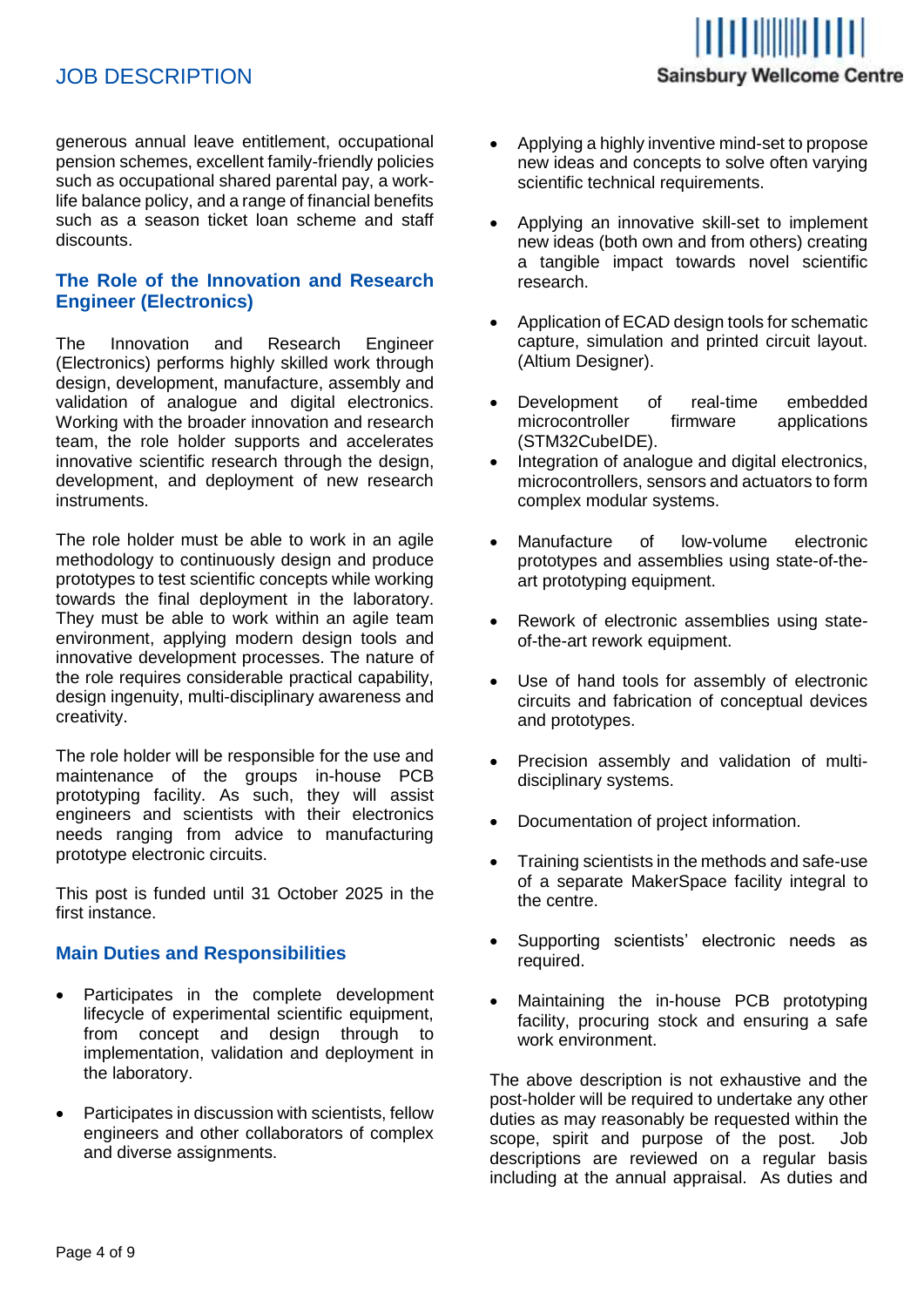# JOB DESCRIPTION



responsibilities change, the job description may be amended in consultation with the post-holder.

The post-holder will maintain an awareness and observation of Fire and Health & Safety Regulations.

The successful candidate will be expected to meet the behaviours set out in th[e UCL Ways of Working.](https://www.ucl.ac.uk/human-resources/policies-advice/ways-working.)

The post holder will actively follow and promote all UCL policies including those on Equality, Diversity and Inclusion.

All staff are required to act professionally, cooperatively and flexibly in line with the requirements of the post.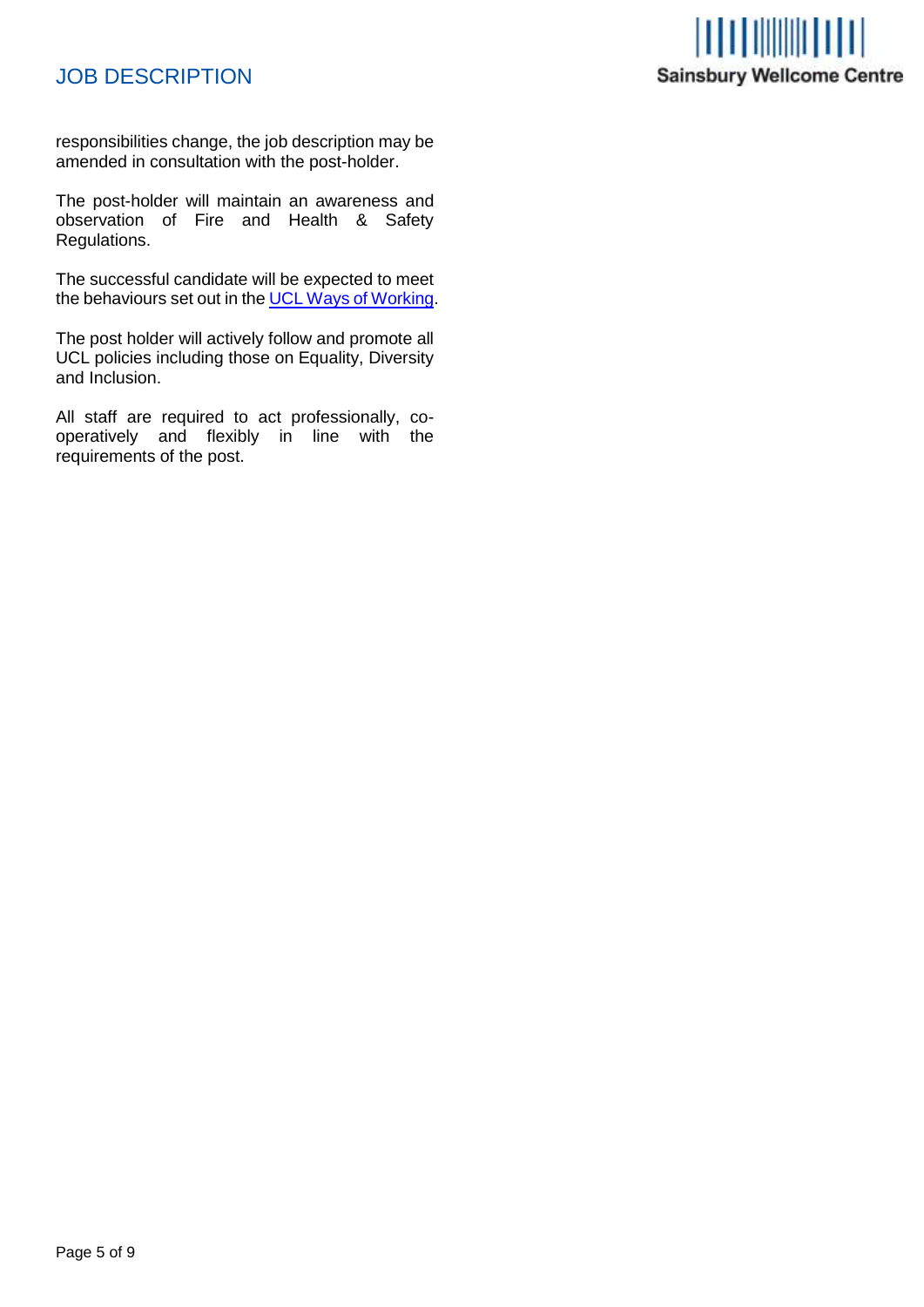#### <span id="page-5-0"></span>**Selection Criteria**

The selection criteria outline the skills, knowledge and experience required in order to perform this role. Applicants will be selected based on how well they demonstrate that they meet the essential, and if appropriate, desirable criteria for this particular role.

|                                                                                                                                                                                                                                     | <b>Essential</b> | <b>Desirable</b> |
|-------------------------------------------------------------------------------------------------------------------------------------------------------------------------------------------------------------------------------------|------------------|------------------|
| <b>Qualifications</b>                                                                                                                                                                                                               |                  |                  |
| Degree level or master's in Electrical Engineering or equivalent professional<br>experience specialised in analogue and digital electronics.                                                                                        | Essential        |                  |
| <b>Knowledge and experience</b>                                                                                                                                                                                                     |                  |                  |
| Strong knowledge of Electrical Engineering (Electronics) fundamentals.                                                                                                                                                              | Essential        |                  |
| Experienced in interpretation of customer requirements for electronic systems,<br>translation into user stories and technical specification, R&D implemented with<br>an agile methodology, culminating in a customer's deliverable. | Essential        |                  |
| Design and development of a broad range of electronic devices and systems.                                                                                                                                                          | Essential        |                  |
| Excellent knowledge of electronic engineering with the ability to convey expert<br>advice.                                                                                                                                          | Essential        |                  |
| Expert at Electronic CAD for schematic capture, simulation and printed circuit<br>layout for multilayer and flexi-rigid boards (Altium or equivalent professional<br>application).                                                  | Essential        |                  |
| Microcontroller firmware development and debugging in C/C++<br>using<br>STM32CubeIDE, Keil uVision or equivalent Eclipse based IDE.                                                                                                 | Essential        |                  |
| Interfacing electronics and micro-controllers to sensors and actuators.                                                                                                                                                             | Essential        |                  |
| Experienced with PCB manufacture technologies and processes.                                                                                                                                                                        | Essential        |                  |
| Interfacing electronics and micro-controllers to sensors and actuators.                                                                                                                                                             |                  | Desirable        |
| Experienced with PCB manufacture technologies and processes.                                                                                                                                                                        |                  | Desirable        |
| PCB prototyping using LPKF in-house PCB prototyping technologies.                                                                                                                                                                   |                  | Desirable        |
| PCB Assembly using Pick and Place (Fritsch 500 or equivalent).                                                                                                                                                                      |                  | Desirable        |
| PCB Rework using a Rework Centre (Ersa HR550 or equivalent).                                                                                                                                                                        |                  | Desirable        |
| Certified Interconnect Designer (CID or CID+).                                                                                                                                                                                      |                  | Desirable        |
| <b>Skills</b>                                                                                                                                                                                                                       |                  |                  |
| Able to identify and solve a broad range of problems using an analytical<br>approach, with demonstrable evidence of applying this methodology to identify<br>interactions between hardware and software                             | Essential        |                  |
| Electronic circuit prototyping, manufacture and assembly of PTH and SMD.                                                                                                                                                            | Essential        |                  |
| Hand soldering and rework down to 0.6mm pitch devices and 0603.                                                                                                                                                                     | Essential        |                  |
| Adept in producing project documentation (CAD files, diagrams, API<br>documentation) for use, reproduction, maintenance and knowledge.                                                                                              |                  | Desirable        |
| <b>Personal Attributes</b>                                                                                                                                                                                                          |                  |                  |
| Innovative, with demonstrable evidence of positive outcomes from the<br>implementation of your ideas.                                                                                                                               | Essential        |                  |
| Ability to work in a fast-paced environment with multiple competing projects.                                                                                                                                                       | Essential        |                  |
| Able to work in an agile engineering / science team and on own initiative, self-<br>motivated and willing to learn.                                                                                                                 | Essential        |                  |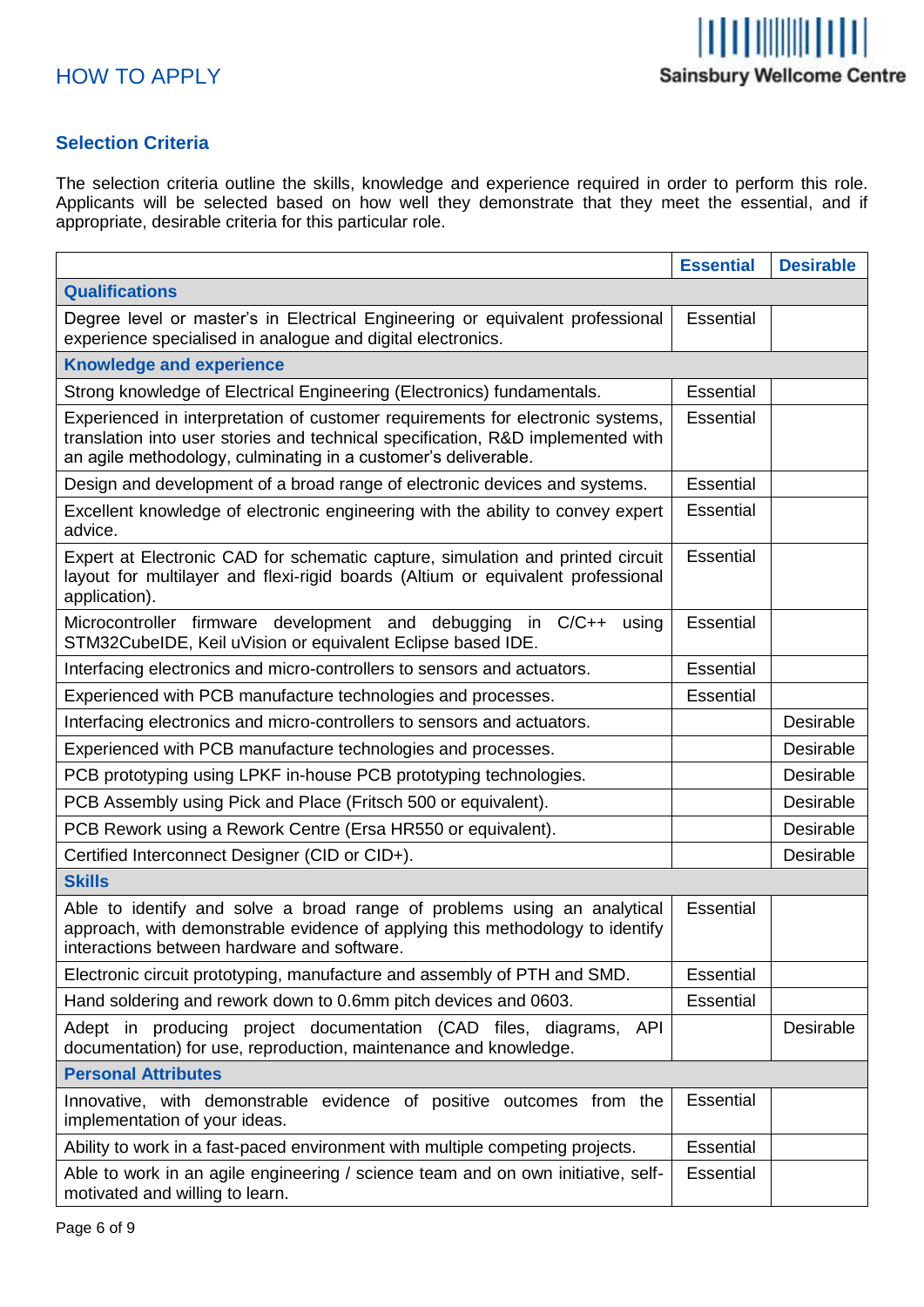# $||| || || || || || || || || || ||$ Sainsbury Wellcome Centre

<span id="page-6-0"></span>

| Inventive, with evidence of providing novel and creative solutions to problems.                   | <b>Essential</b> |  |
|---------------------------------------------------------------------------------------------------|------------------|--|
| Able and willing to work flexibly to meet the needs of the Centre.                                | Essential        |  |
| <b>UCL Ways of Working for Professional Services</b>                                              |                  |  |
| Delivering on commitments to tasks and people.                                                    | Essential        |  |
| Listening closely, and speaking with clarity to all colleagues, staff, students, and<br>partners. | Essential        |  |
| Making sense of complex issues even when information is incomplete.                               | <b>Essential</b> |  |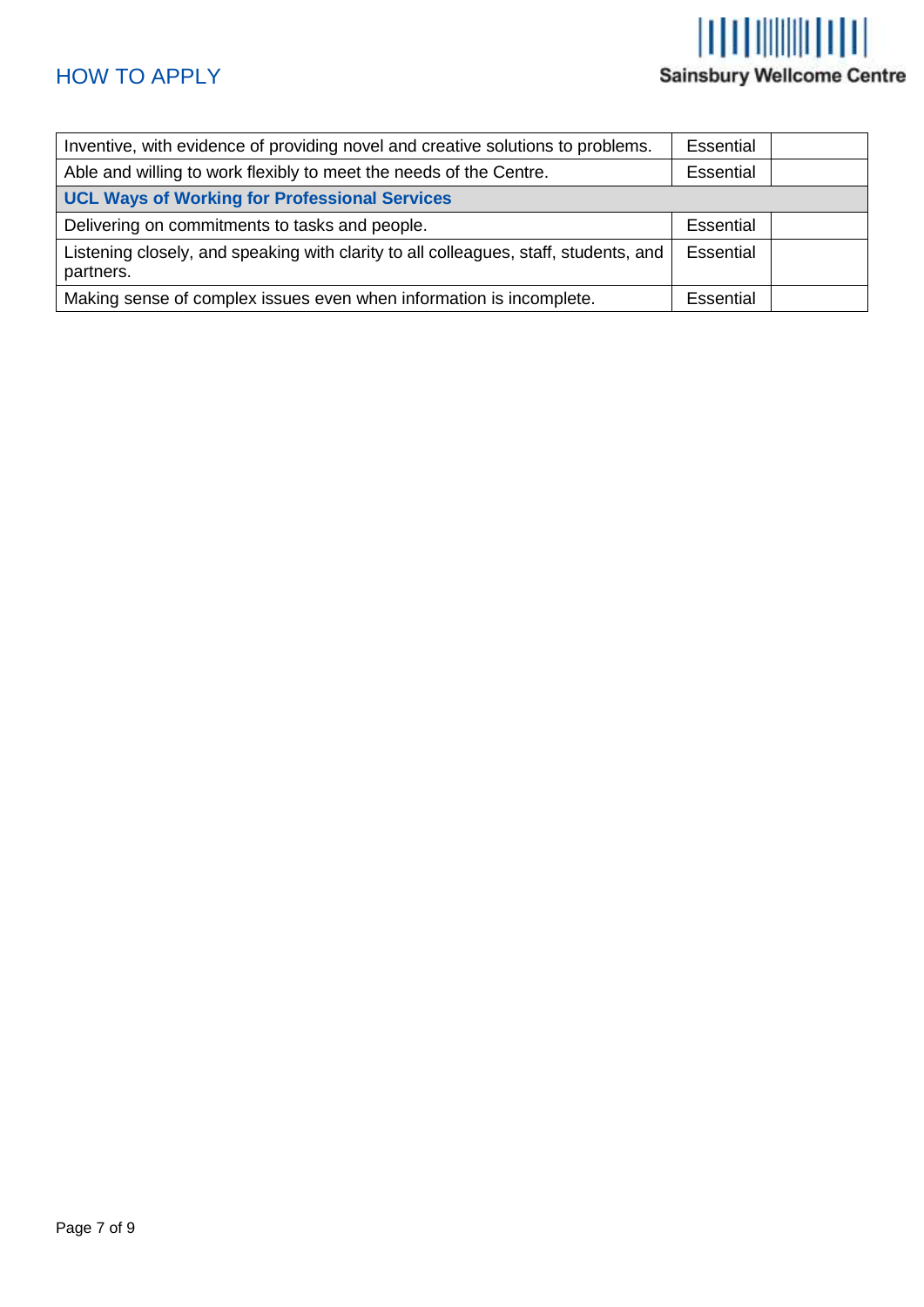### HOW TO APPLY



#### **Contact Us**

If you have any queries relating to the vacancy or how to apply please contact the SWC HR team, [swc.hr@ucl.ac.uk.](mailto:swc.hr@ucl.ac.uk)

#### <span id="page-7-0"></span>**Applying for the Role**

#### **Redeployment Candidates**

To begin the online application process, please access the advertisement by searching for it via the UCL [Redeployment Service](https://www.ucl.ac.uk/human-resources/working-ucl/internal-opportunities) using the vacancy reference number.

Please complete the online application form, and use the supporting statement section to outline how you meet the selection criteria. Applications will be shortlisted based on the strength of the examples used to demonstrate that the applicant meets the selection criteria.

#### **External Candidates**

To begin the online application process, please access the advertisement by searching for it on the [UCL vacancy search page](http://www.ucl.ac.uk/hr/jobs/) using the vacancy reference number, and click on the "Apply Now" button at the bottom of the vacancy advertisement.

Please complete the online application form, and use the supporting statement section to outline how you meet the selection criteria. Applications will be shortlisted based on the strength of the examples used to demonstrate that the applicant meets the selection criteria.

Please note that there is a limit of 2,500 words to explain how you meet the essential criteria, and a limit of 2,500 words to explain how you meet the desirable criteria.

All candidates will be notified of the outcome of their application.